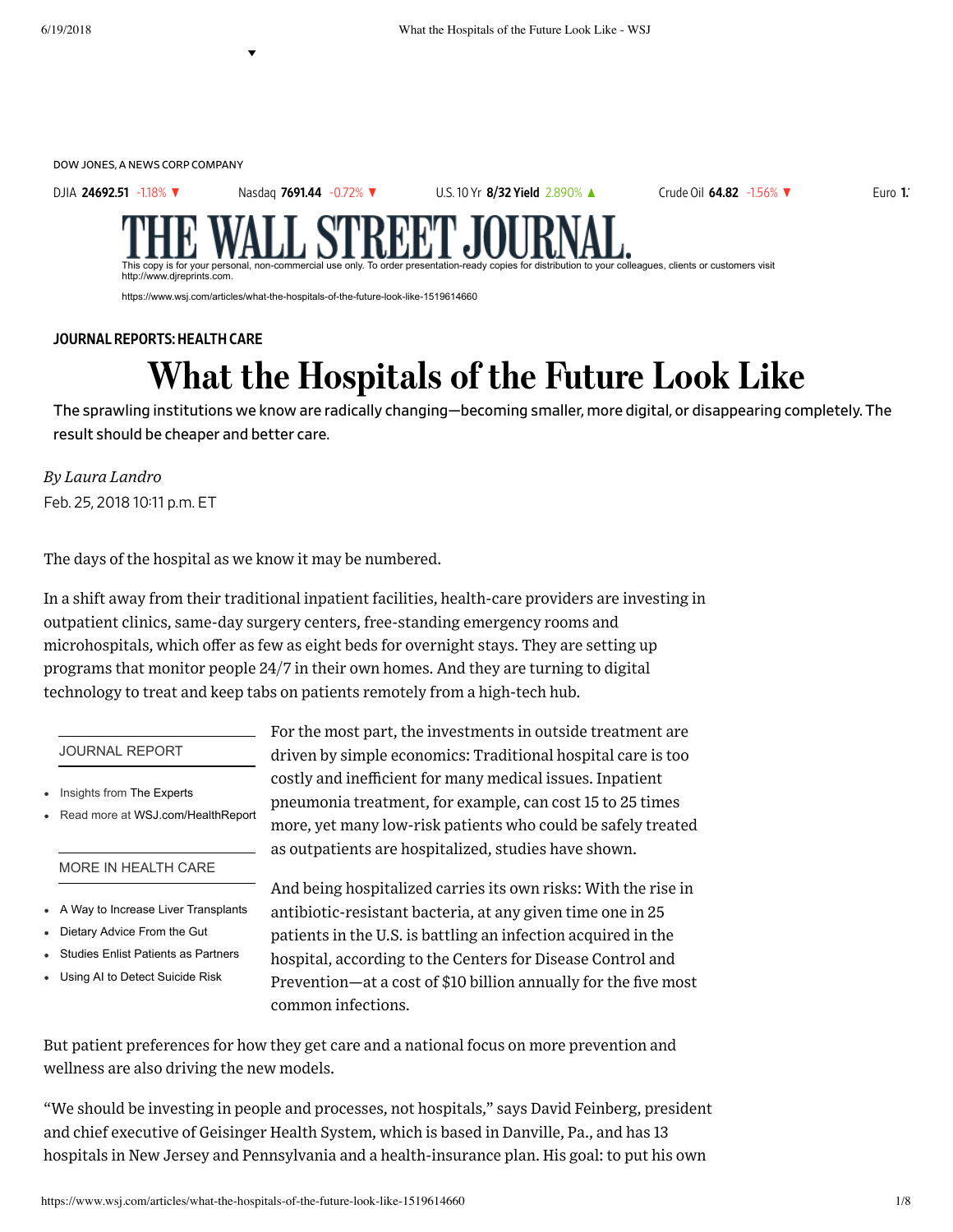### 6/19/2018 What the Hospitals of the Future Look Like - WSJ

hospitals "out of business" by keeping patients healthier and engaging them in improving their own well-being.

Already, the U.S. has more hospital beds than it needs in most markets, suggests a March 2017 report by Medpac, an independent analysis group reporting to Congress. The average hospitaloccupancy rate was just 62% in 2015. There were also more hospital closings than openings over the four years ending in 2015, with nearly half of those converting to outpatient-only facilities. Hospitals have continued to close their doors, especially in rural areas, and a spate of mergers will speed consolidation.

"If technological and reimbursement trends continue—including large cuts to Medicare it is likely that the country would need fewer hospitals," says Ken Kaufman, chairman of health-care advisory firm Kaufman Hall.

Hospitals could also be squeezed as large employers band together to reduce health-care costs, such as the recent announcement that [Amazon.com](http://quotes.wsj.com/AMZN) Inc., Berkshire [Hathaway](http://quotes.wsj.com/BRK.B) Inc. and JP Morgan Chase & Co. are forming a company to provide [less-expensive](http://quotes.wsj.com/JPM) heath care for their employees.

To be sure, there will always be a need for modern full-service hospitals to care for the sickest patients, perform complex and risky procedures and deal with trauma cases.

"Hospitals aren't going away anytime soon, nor should they," says Jennifer Wiler, executive director of the Care Innovation Center at UCHealth, a Colorado-based health-care system, and vice chairwoman of emergency medicine at the University of Colorado School of Medicine. "But the traditional model of a hospital as the hub of care with a single facility providing every facet of treatment is changing."

Bruce Leff, a geriatrician and professor at Johns Hopkins University School of Medicine predicts, "Hospitals will start to evolve into large intensive-care units, where you go to get highly specialized, highly technical or serious critical care."

Payment models for shifting care out of hospitals are being worked out, but Medicare and private insurers are weighing various reimbursement approaches such as bundled payments, which provide a single sum for 30 days of services, regardless of where they are delivered.

Here's a look at some of the changes coming to the traditional hospital model.

# Help patients at home

Studies by Dr. Leff and others show hospital-level care at home for certain conditions can be provided for 30% to 50% less than inpatient care with fewer complications, lower mortality rates and higher patient satisfaction.

New York's Mount Sinai Hospital has developed a hospital-at-home program, HaH-plus, for some patients who show up at the emergency department or are referred by their primary-care doctors. A mobile acute-care team provides staffing, medical equipment, medications and lab tests at home, and is on call 24/7 if a condition worsens.

"For some admissions, we can avoid the emergency department, but for most admissions like pneumonia or dehydration or a skin infection, we evaluate them in the ED and then send them home in an ambulance with an IV in place," says Linda DeCherrie, clinical director of Mount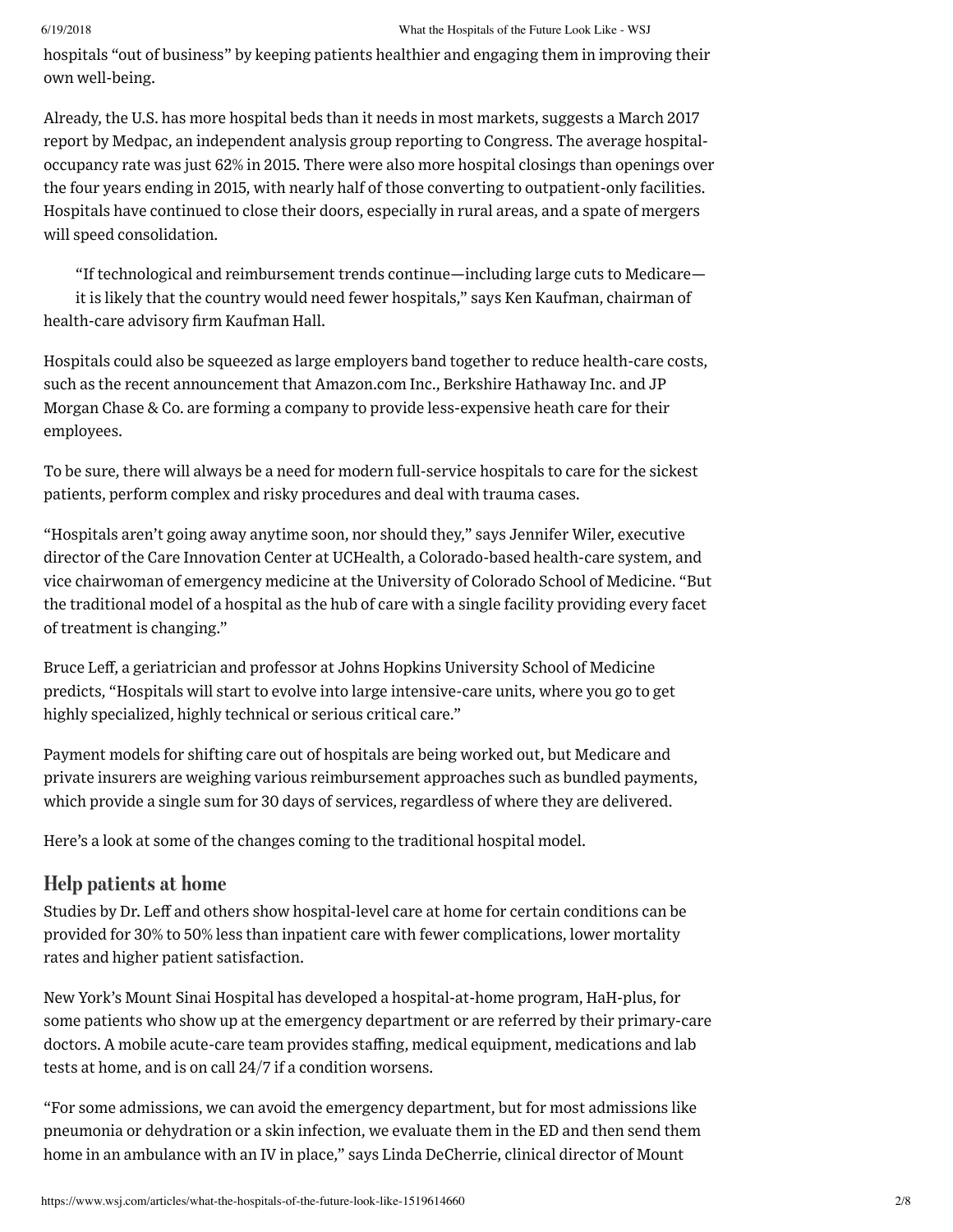Sinai at Home. The HaH-plus program provides 30 days of care, including referring patients back to primary-care doctors and connecting them to services they need to avoid readmission.



Mount Sinai Hospital in New York has developed a program called HaH-plus that delivers hospital-level care at home for some conditions for 30 days. PHOTO: BESS ADLER FOR THE WALL STREET JOURNAL

Mount Sinai estimates that nationally, 575,000 cases each year could qualify for such a program, and treating just 20% of those could save Medicare \$45 million annually. Mount Sinai is working with Contessa Health, which manages bundled-payment arrangements for hospitalat-home services, and plans to expand the home program to other areas, such as patients recovering from surgeries that would typically require an inpatient stay.

Richard Rakowski, chief executive of hospital-at-home provider Medically Home, estimates that eventually as much as 30% of care once provided in a hospital may be delivered at home.

One patient who saw a benefit from hospital-at-home care was Phyllis Camaratta, a heartfailure patient living in Malden, Mass. After three years in and out of the hospital, the 93-yearold says she didn't want to go back after she became ill again last fall. When a nurse practitioner suggested a Medically Home program offered through her health-care provider Atrius Health, Ms. Camaratta agreed to try it.

At first, she says, she was a little overwhelmed by how many people showed up to provide care, check her condition, set up equipment and perform tests on portable machines. But she was impressed by the care, including a daily video consult via iPad so a doctor could see if her legs had too much swelling from fluid buildup.

At the end of a month, she was discharged from the program and referred to a new primarycare doctor. "We were so impressed that they could do all the same things they did in the hospital and have my mother be comfortable in her own bed and her own bathroom…with family and familiar surroundings," says her daughter, Debbie Camaratta. "She was in a very fragile state, but The care really helped her bounce back to the best she can be at this age."

### Build smaller facilities

To offer services and expand in locales where it doesn't make sense to build a new hospital, health systems are building free-standing emergency rooms and microhospitals, commonly called neighborhood hospitals. The scope of services varies, but microhospitals usually include emergency rooms and beds for short-stay recovery.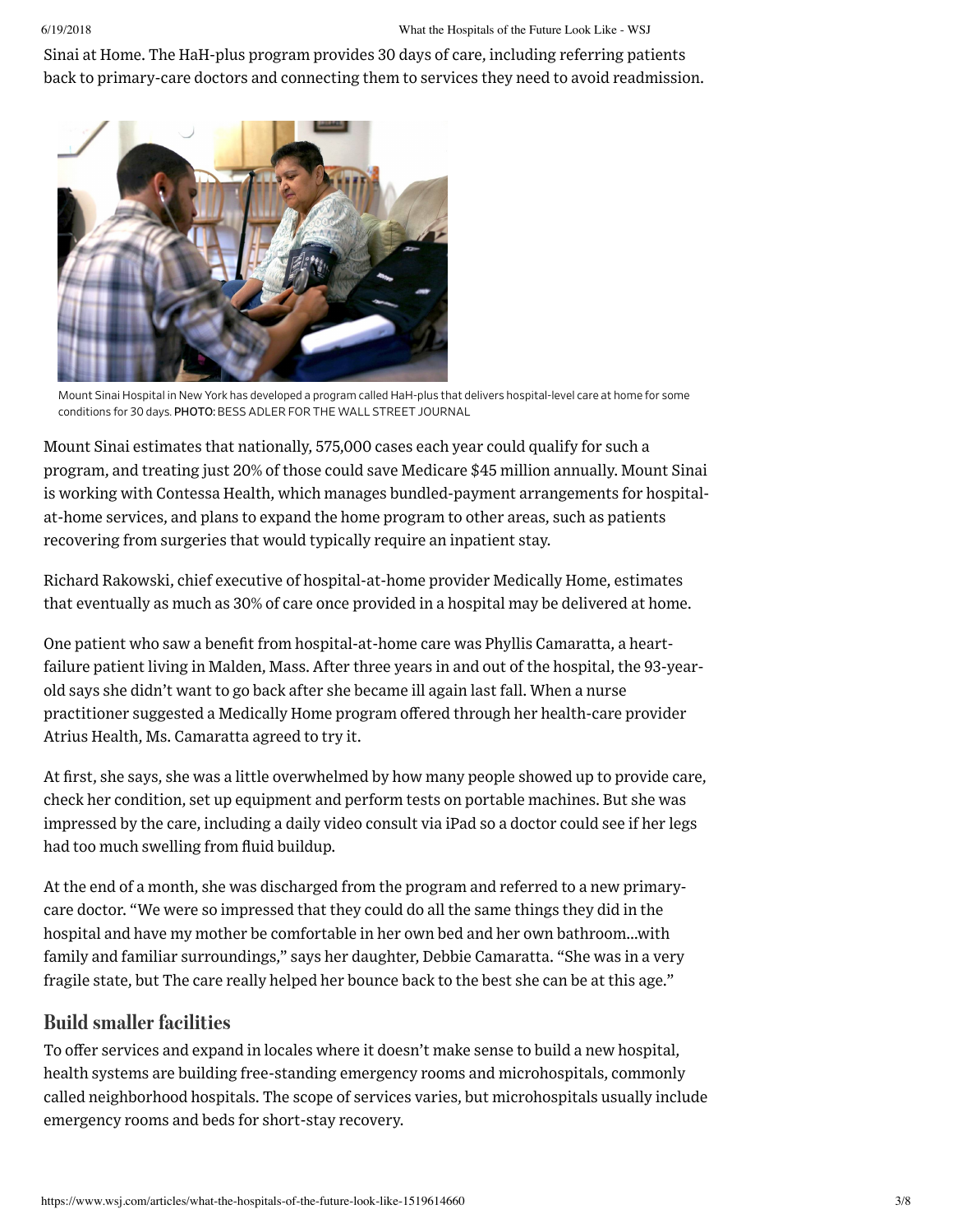### 6/19/2018 What the Hospitals of the Future Look Like - WSJ

Houston-based Emerus Holdings Inc. partners with big health systems to open microhospitals. Commonly called neighborhood hospitals, they typically anchor a two- or three-story "healthplex" buildings with emergency care, labor and delivery, surgical procedures and lab and radiology services. For example, it has opened four in partnership with Dignity Health-St. Rose Dominican, which operates hospitals and other medical facilities in southern Nevada, allowing the system to expand services to a broader area around Las Vegas. And Emerus is joining with Highmark Health, which includes health plans and the Allegheny Health Network, operator of West Penn Hospital, to build multiple neighborhood hospitals in western Pennsylvania.

Typically, 92% of patients who come to the microhospitals are treated and sent home in an average of 90 minutes, and 8% are admitted overnight for care such as intravenous-medication administration, according to Chief Executive Craig Goguen. If need be, patients can be transferred to higher-level care, such as a hospital cardiac-catheterization lab, sometimes in less time than it takes in a hospital's own emergency room, Mr. Goguen says.

Michigan Medicine, the academic medical center of the University of Michigan, is completing a nearly 300,000-square-foot center in Brighton, Mich., which will house more than 40 specialty services for adults and children, cancer treatment, operating rooms and a short-stay unit. Eventually, most patients who aren't acutely ill "will be getting care in an outpatient center that can do everything short of admitting you, and maybe just watch you overnight," says David A. Spahlinger, president of the University of Michigan health system.

Ochsner Health System, Louisiana's largest nonprofit academic health system, has 30 owned, managed or affiliated hospitals. President and Chief Executive Warner Thomas says 80% of its capital expenditures are going to outpatient clinics, and "I don't see us building new hospitals."

In the Baton Rouge area, for example, in addition to a recently opened outpatient cancer center, it is developing a medical office building with more primary-care and diagnostic and specialty clinics. Attached to the building will be a 10-bed inpatient hospital and surgical center, which Mr. Thomas says will offer procedures such as knee replacements requiring stays of 24 hours or less.

### Find new uses for old hospitals

In some cases, health systems are taking existing hospitals and turning them into specialized facilities.

After buying the River Parishes Hospital in LaPlace, La., three years ago, Ochsner joined with a provider of psychiatric and addiction treatment to convert the hospital to an inpatient psychiatric facility to provide services for mental-health disorders. Emergency care once provided at River Parishes is now offered at a new medical complex including 24/7 emergency services with 13 beds and on-site lab and radiology.

In New York, after Mount Sinai Health System's 2013 acquisition of Continuum, a network of community hospitals, it no longer made sense to operate all of them as full-service hospitals, says Kenneth L. Davis, Mount Sinai's president and chief executive.

The focus now has been on converting the facilities to centers for specialty care, while continuing to ensure that each hospital can handle emergencies and other community needs, Dr. Davis says. The former Roosevelt Hospital, on Manhattan's West Side, for example,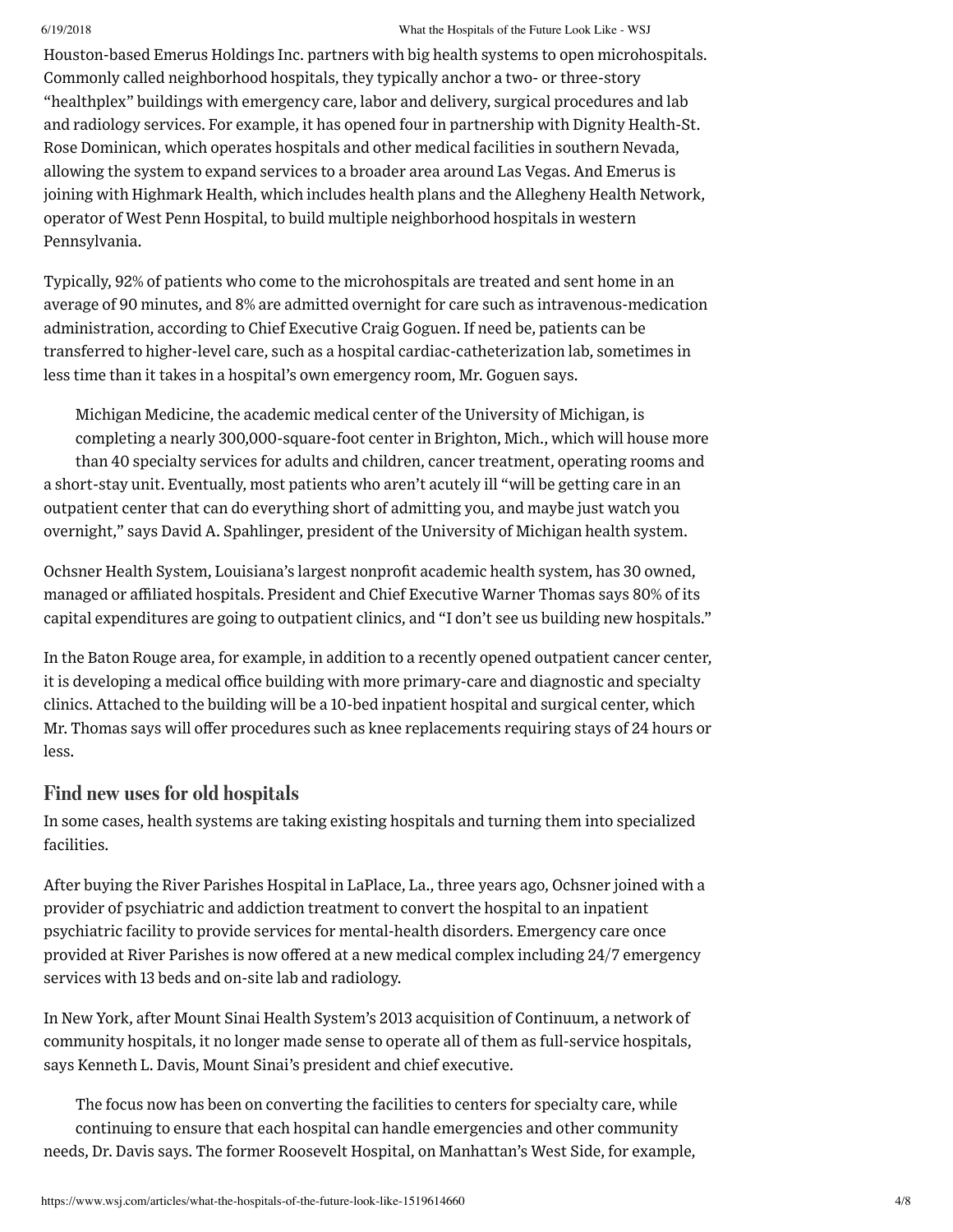has been rebranded as Mount Sinai West, specializing in orthopedics, neurosurgery and complex ear, nose and throat cases, as well as mother-and-child services.

St. Luke's Hospital in West Harlem is specializing in cardiac interventions, circulation restoration, weight-loss surgery and orthopedic trauma cases. Mount Sinai is replacing the antiquated Beth Israel hospital with a new downtown network of primary, specialty, urgent, behavioral and outpatient-surgery services, as well as a new hospital designed for short stays and procedures with an emergency department. And New York Eye and Ear Infirmary's current site will be transformed into a full-scale ER with stroke and heart care, along with beds for short stays.

The goal is to care for each patient in the most appropriate setting, whether in a traditional hospital bed, an outpatient center or at home, Dr. Davis says. While Mount Sinai has faced questions from some groups concerned about a reduction in the number of hospital beds, especially should there be a citywide emergency, "we can't build facilities for doomsday," Dr. Davis says. "We need a new model of care that focuses on wellness and prevention and keeps people out of hospitals."

# Reach out to those at risk

The population-health strategy at Geisinger Health System includes identifying groups who can benefit from programs to improve health and avoid hospitalization, such as diabetics whose blood sugar isn't well controlled. Dr. Feinberg says preventive care could have prevented foot amputations in many such patients in Geisinger hospitals.



To improve health and reduce hospitalization from diabetes, Geisinger Health System runs a Fresh Food Farmacy for patients in Shamokin, Pa. PHOTO: GEISINGER

In Shamokin, Pa., for example, about 50% of the population is predisposed to diabetes, mostly due to obesity, and one in three residents is considered "food insecure." A healthier diet can lead to improvement in the disease. In a pilot program, Geisinger established a Fresh Food Farmacy, prescribing fruits, vegetables, lean proteins and whole grains, and providing them free to patients and families who need assistance, along with diabetes education, cooking tools and recipes.

Dr. Feinberg says Geisinger has seen a decrease in blood-sugar levels for participating patients, "and we are scaling the program up as fast as we can."

Research is helping identify the health risks of other patients. A study of Geisinger electronic health records, published in JAMA Internal Medicine in 2016, suggested that patients who lived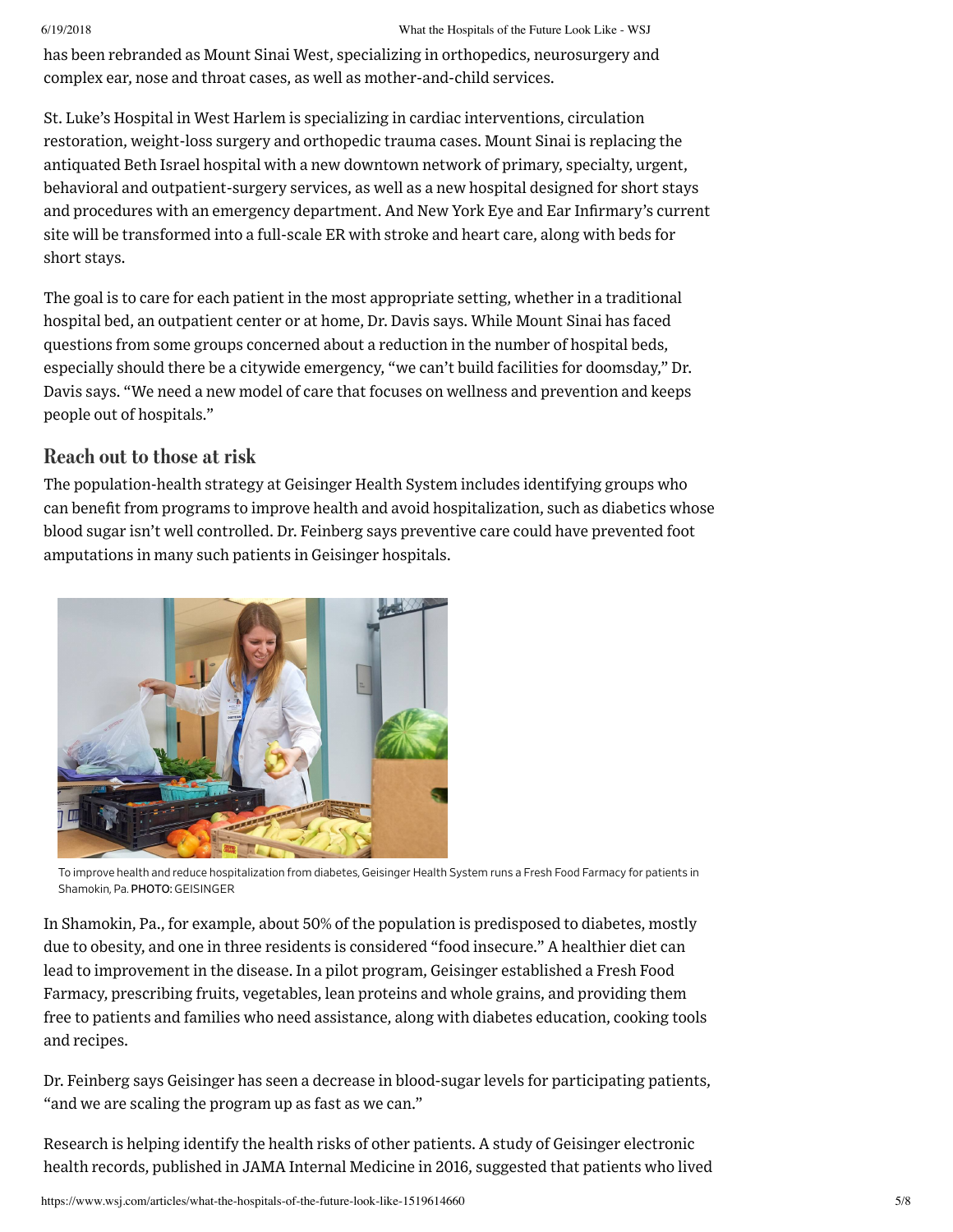near heavy gas-drilling activity from fracking in Pennsylvania face a larger risk of asthma attacks. And a 2013 study of Geisinger patient records found that proximity to high-density livestock production was associated with MRSA, a form of staph. "We can wait until kids show up with asthma or come in with a staph infection, or go into the community and intervene with those people who have risk factors," Dr. Feinberg says.

Geisinger is also conducting a study, the MyCode Community Health Initiative, sequencing the genome of volunteers to look for risks such as cancer and heart disease. So far more than 170,000 patients have signed on; in many cases, Dr. Feinberg says, "people have a medically actionable condition, and there is something we can do."

## Help from afar

More hospital systems are reducing the need for large hospitals staffed by high-level specialists by investing in telemedicine. This technology lets doctors in one or more central hubs monitor and care for patients in widely dispersed intensive-care units, such as stroke victims and premature newborns.

For instance, specialists using two-way video and audio technology can monitor and recommend care for newborns in multiple neonatal units from one hub, while a patient with a rash or wound needing special care can use Skype or FaceTime to consult with a specialist from their local doctor's office, home computer or mobile phone. Telemedicine also allows local practitioners to consult remotely face to face with experts in big medical centers.



In Midvale, Utah, near Salt Lake City, Intermountain Health Care's telemedicine center links small hospitals to big-hospital expertise. PHOTO: INTERMOUNTAIN

With 179 hospitals, HCA [Healthcare](http://quotes.wsj.com/HCA) Inc. still sees demand for more hospital capacity in its markets, adding 1,350 inpatient beds over the past three years, with plans for 2,000 more in the next three years. But last year, HCA also provided 115,000 telehealth consults, including for hospitals it doesn't own. "Telehealth is the glue that allows us to transcend time and geography," says Jonathan Perlin, president, clinical services, and chief medical officer of HCA. Dr. Perlin says HCA guarantees it can remotely evaluate stroke patients within 15 minutes of a request to help local doctors determine whether to administer clot-busting drugs or transfer a patient to a higher level of care.

Intermountain Health Care, based in Salt Lake City, with 22 hospitals in Utah and one in Idaho, uses telemedicine for patients in its more far-flung locations. In Utah, smaller rural hospitals can connect emergency-department patients with crisis-care workers in Salt Lake City.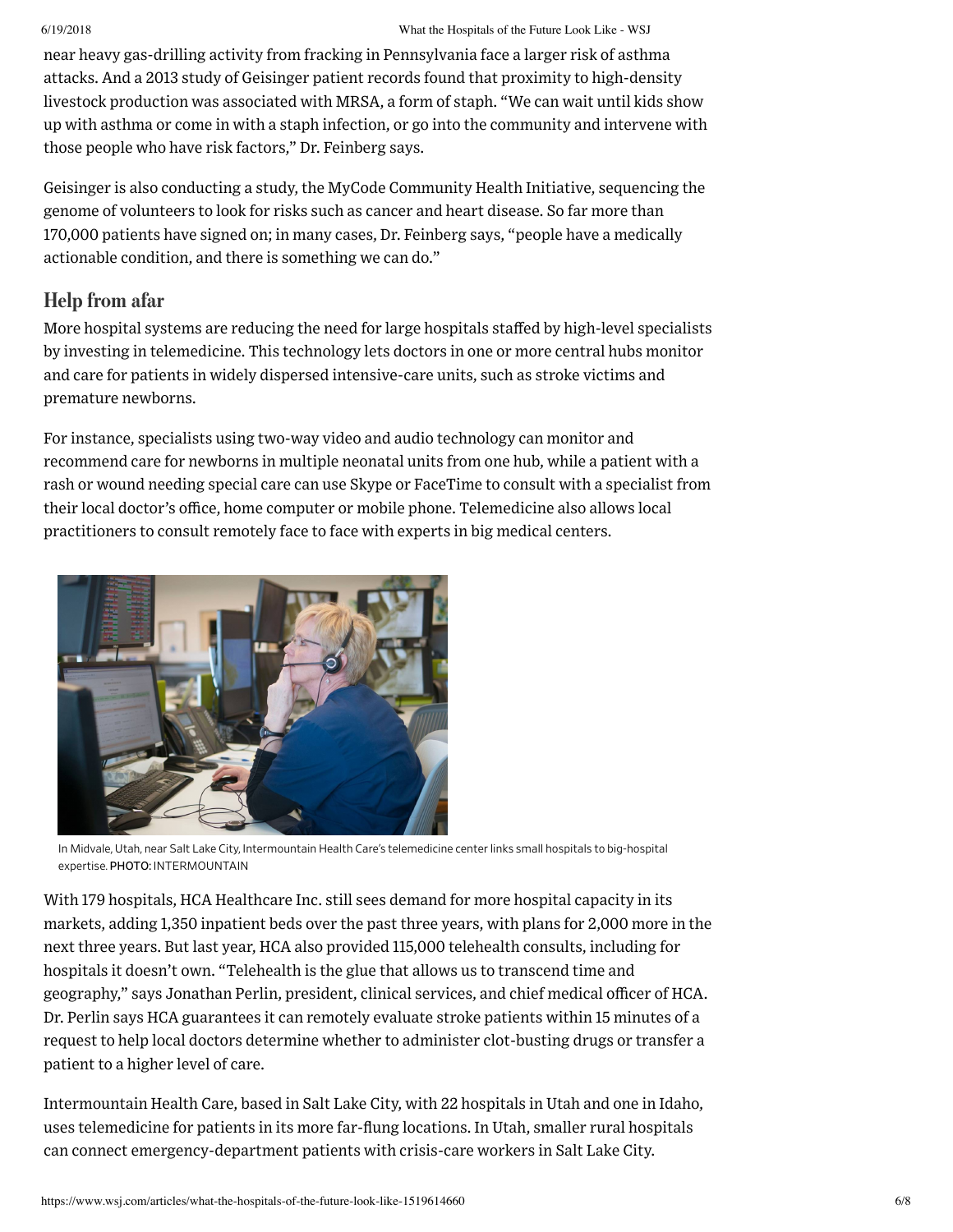Intermountain Medical Center also offers remote outpatient psychiatry consults, as well as guiding local treatment of wounds.

Eighteen rural hospitals, for example including two it doesn't own, have access to remote neonatologists, and more than 1,000 patients have been treated through its telestroke program, administered by experts at its main Intermountain Medical Center to patients in emergency rooms across its system.

"We aren't interested in building more bricks and mortar, but are leveraging technology to expand our reach and our footprint," says Jim Sheets, Intermountain Healthcare vice president of outreach services. "Patients and families shouldn't be penalized because they were born in Blanding, Utah, and don't have access to the level of acute care we have in Salt Lake City."

# Make hospitals more efficient

As less-complex care moves outside of their walls, traditional hospitals are turning to big data and the science of predictive analytics to improve care of the sickest patients. That allows them to better recognize who is deteriorating quickly in intensive care, identify which patients are likely to end up back in the hospital once they've been discharged, and make sure operating rooms are available when needed for surgeries.

UCHealth in Colorado typically assigned blocks of operating-room time to surgeons, but the full allocations weren't always used, and there was no reliable way to open them up for other surgeons and procedures, according to Steve Hess, UCHealth's chief information officer.

In partnership with Silicon Valley company LeanTaas, UCHealth has adopted a program called iQueue, which analyzes data about how surgeons are using their operating-room time, identifies the causes of delays such as starting the first case late, and pinpoints other problems causing bottlenecks. It uses machine learning to detect patterns of over- or underuse and reallocates operating-room time as needed.

"We can easily see if a surgeon is consistently using only two-thirds of an eight-hour block, and whether we can easily reduce that to six hours without any pain," says Mr. Hess. Surgeons get early warnings when their use of operating-room time approaches lower bounds set by the hospital. And surgeons can use their mobile phones to release assigned blocks, request blocks and swap time with other colleagues.

"Many hospitals would say we need to build more ORs instead of trying to optimize the 10 we have," says Mr. Hess. "But we know the increase in health-care costs is unsustainable, and we have to do things more efficiently."

# Read More

The [Fitness-Data](https://www.wsj.com/articles/the-fitness-data-revolution-is-just-getting-started-1519614540?mod=wsjan&mod=article_inline) Revolution Is Just Getting Started

Why Babies Might Benefit From [Looking](https://www.wsj.com/articles/why-babies-might-benefit-from-looking-like-their-dads-1519614000?mod=wsjan&mod=article_inline) Like Their Dads

Food [Tailored](https://www.wsj.com/articles/food-tailored-to-our-genes-may-be-on-the-menu-soon-1519614240?mod=wsjan&mod=article_inline) to Our Genes May Be on the Menu Soon

*Ms. Landro, a former Wall Street Journal assistant managing editor, is the author of "Survivor: Taking Control of Your Fight Against Cancer." She can be reached at [reports@wsj.com](mailto:reports@wsj.com).*

*Appeared in the February 26, 2018, print edition as 'The Future of Hospitals.'*